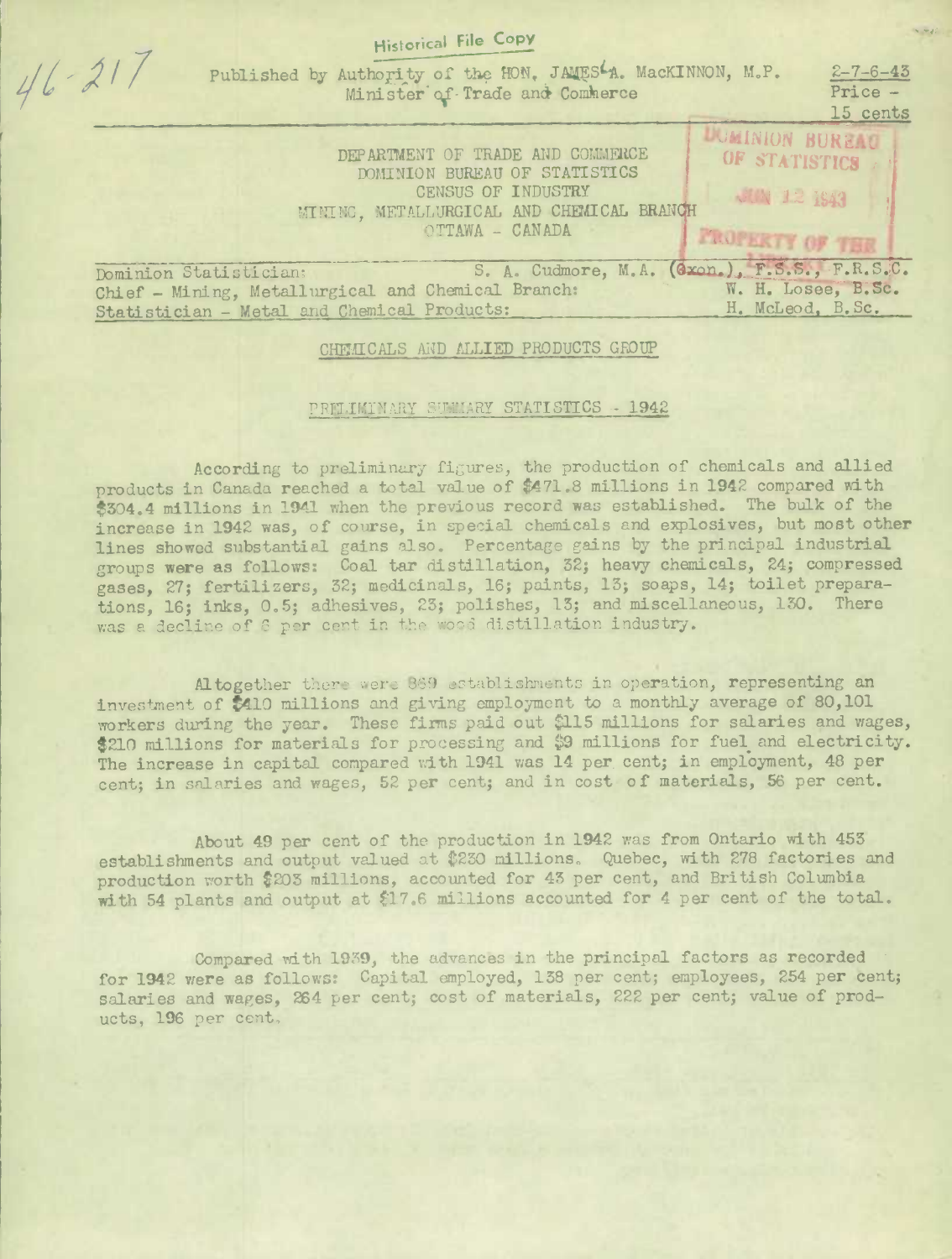## $Chemicals$   $-2$   $-$

Table 1 - PRINCIPAL STATISTICS FOR THE MANUFACTURE OF CHEMICALS AND ALLIED PRODUCTS IN CANADA. BY INDUSTRIES. 1941 and 1942

|                        |                 |               | Average |                                                   |                                    | Gross sell-  |
|------------------------|-----------------|---------------|---------|---------------------------------------------------|------------------------------------|--------------|
|                        | Number          | Capital       | number  | Salaries                                          | Cost of                            | ing value    |
| Industries             | $\circ$ f       | employed      | of em-  | and                                               | materials                          | of products  |
|                        | plants          |               | ployees | wages                                             | at works(x)                        | at works     |
|                        |                 |               |         |                                                   |                                    |              |
| 1941 (Final)           |                 |               |         |                                                   |                                    |              |
| Coal tar distillation. | 10              | 4,407,409     | 367     | 620,129                                           | 3, 218, 530                        | 5, 146, 443  |
| Acids, alkalies and    |                 |               |         |                                                   |                                    |              |
| $salts$                | 32              | 61, 329, 966  | 6,482   | 11,169,284                                        | 17,108,347                         | 50, 109, 348 |
| Compressed gases       | 35              | 7,628,438     | 860     | 1,446,884                                         | 945,836                            | 6, 345, 140  |
| Fertilizers            | 27              | 20, 110, 569  | 1,748   | 2,865,837                                         | 9,419,584                          | 15, 188, 645 |
| Medicinals and pharma- |                 |               |         |                                                   |                                    |              |
| ceuticals              | 169             | 31, 223, 170  | 5,026   | 6,921,081                                         | 13,486,811                         | 35,471,898   |
| Paints, pigments and   |                 |               |         |                                                   |                                    |              |
| varnishes              | 94              | 31, 911, 306  | 4,225   | 6,843,811                                         | 21, 495, 598                       | 40,183,625   |
| Soaps and washing com- |                 |               |         |                                                   |                                    |              |
| pounds                 | 116             | 19,655,049    | 3,080   | 4,599,815                                         | 12,633,351                         | 25, 713, 565 |
| Toilet preparations    | 88              | 7,914,670     | 1,568   | 1,832,497                                         | 3,803,305                          | 10,155,763   |
| Inks                   | 33              | 3,164,648     | 623     | 1,204,263                                         | 2,264,748                          | 4,774,284    |
| Hardwood distillation. | 6               | 1,791,320     | 286     | 295,652                                           | 893,729                            | 1,865,436    |
| Adhesives              | 22              | 3,016,349     | 599     | 753,491                                           | 1,858,728                          | 3,675,631    |
| Polishes and dressings | 50              | 3,715,165     | 593     | 758,991                                           | 2,740,967                          | 5, 348, 568  |
| Miscellaneous          | 167             | 162, 561, 470 | 28,557  | 36, 323, 006                                      | 45,055,413                         | 100,422,223  |
| TOTAL                  | 849             | 358,429,529   | 54,014  |                                                   | 75,634,741 134,924,947 304,400,569 |              |
|                        |                 |               |         |                                                   |                                    |              |
| 1942 (Preliminary)     |                 |               |         |                                                   |                                    |              |
| Coal tar distillation. | 10              | 4,766,201     | 392     | 708,857                                           | 3,833,826                          | 6,805,791    |
| Acids, alkalies and    |                 |               |         |                                                   |                                    |              |
| salts                  | 30 <sub>o</sub> | 64,582,023    | 7,564   | 14,039,042                                        | 22, 256, 633                       | 62,166,895   |
| Compressed gases       | 33              | 7,107,125     | 1,033   | 1,794,416                                         | 1, 226, 437                        | 8,050,616    |
| Fertilizers            | 25              | 20, 497, 479  | 1,850   | 3, 131, 377                                       | 12,513,149                         | 20,005,585   |
| Medicinals and pharma- |                 |               |         |                                                   |                                    |              |
| ceuticals              | 183             | 34, 345, 144  | 5,414   | 7,704,788                                         | 15,434,164                         | 40,935,175   |
| Paints, pigments and   |                 |               |         |                                                   |                                    |              |
| varnishes              | 94              | 33, 915, 226  | 4,464   | 7,510,533                                         | 23,910,591                         | 45, 252, 587 |
| Soaps and washing com- |                 |               |         |                                                   |                                    |              |
| pounds                 | 119             | 20,447,148    | 5,111   | 4,862,798                                         | 15, 358, 130                       | 29, 252, 469 |
| Toilet preparations    | 83              | 8,955,106     | 1,620   |                                                   | $1,907,597$ 4, 165, 966            | 11,813,999   |
| Inks                   | 34              | 3,116,202     | 600     |                                                   | $1, 218, 207$ $2, 085, 138$        | 4,797,008    |
| Hardwood distillation. | 6               | 840, 201      | 297     | <b>COLLEGE</b>                                    | 360, 532 961, 702                  | 1,764,290    |
| Adhesives              | 21              | 3,594,884     | 594     |                                                   | 877,642 2,122,940 4,512,449        |              |
| Polishes and dressings | 53              | 3,982,024     | 614     |                                                   | 845,887 2,199,799                  | 6,040,074    |
| Miscellaneous          | 178             | 204,062,104   | 52,548  |                                                   | 69,883,747 103,833,299             | 230,400,547  |
| TOTAL                  | 869             | 410, 210, 867 |         | 80, 101 114, 845, 423 209, 901, 774 471, 797, 485 |                                    |              |
| Per cent gain, 1942    |                 |               |         |                                                   |                                    |              |
| over 1941  +2.4        |                 | $+14.5$       | $+48.3$ | $+51, 8$                                          | $+55.6$                            | $+55.0$      |
|                        |                 |               |         | $577 - 3773 -$                                    | 24.7040                            |              |

 $(x)$  Does not include fuel and electricity costing \$13 millions in 1942, and \$12 millions In 1941.

NOTE: Profits or losses cannot be computed from the above figures as data are not available for general expense items, such as, rent, depreciation, taxes, insurance, advertising, etc.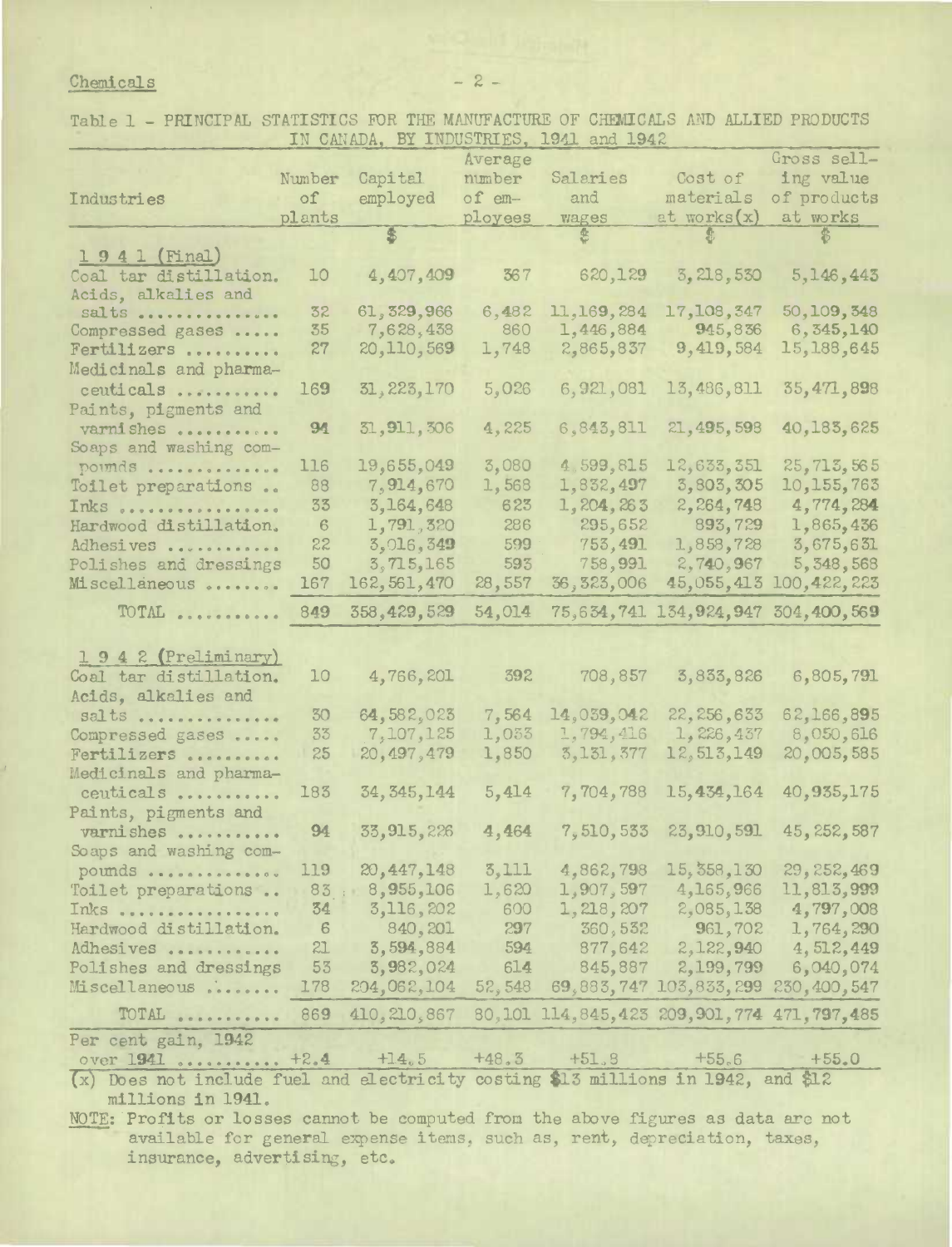## Chemicals -- 3.-

|                    |                | IN CANADA, BY PROVINCES, |         | 1941 and 1942 |                |               |  |  |
|--------------------|----------------|--------------------------|---------|---------------|----------------|---------------|--|--|
|                    |                |                          | Average |               |                | Gross sell-   |  |  |
|                    | Number         | Capital                  | number  | Salaries      | Cost of        | ing value     |  |  |
| Provinces          | $\circ$ f      | employed                 | of em-  | and           | materials      | of products   |  |  |
|                    | plants         |                          | ployees | wages         | at works $(x)$ | at works      |  |  |
|                    |                |                          |         | 岛             | $\mathbf{E}$   | Ś.            |  |  |
| 1941 (Final)       |                |                          |         |               |                |               |  |  |
| Nova Scotia and    |                |                          |         |               |                |               |  |  |
| P. E. Island       | 14             | 3,381,641                | 361     | 460,985       | 2,006,787      | 3,691,155     |  |  |
| New Brunswick      | $\overline{7}$ | 2,577,890                | 200     | 231,775       | 1,688,962      | 2,506,078     |  |  |
| Quebec             | 275            | 167,502,850              | 26,784  | 35,679,217    | 54, 932, 208   | 120,569,492   |  |  |
| Ontario            | 444            | 140,437,946              | 22,083  | 32, 205, 689  | 66,005,344     | 150, 534, 865 |  |  |
| Manitoba           | 36             | 19, 212, 321             | 2,358   | 3,072,714     | 4,087,522      | 9,696,105     |  |  |
| Saskatchewan       | 8              | 455,595                  | 61      | 83,908        | 135,257        | 403,489       |  |  |
| Alberta            | 17             | 9,229,516                | 233     | 240,557       | 423, 395       | 1,072,222     |  |  |
| British Columbia   | 48             | 15,631,770               | 1,934   | 3,659,896     | 5,645,472      | 15,927,185    |  |  |
| CANADA             | 849            | 358,429,529              | 54,014  | 75,634,741    | 134, 924, 947  | 304, 400, 569 |  |  |
|                    |                |                          |         |               |                |               |  |  |
| 1942 (Preliminary) |                |                          |         |               |                |               |  |  |
| Nova Scotia and    |                |                          |         |               |                |               |  |  |
| P. E. Island       | 13             | 3,923,776                | 396     | 541,778       | 2,469,976      | 4,460,424     |  |  |
| New Brunswick      | $\overline{7}$ | 2,794,197                | 231     | 284,068       | 2,134,857      | 3,108,223     |  |  |
| Quebec             | 278            | 201, 263, 942            | 41,214  | 56,496,062    | 77,474,283     | 203, 426, 287 |  |  |
| Ontario            | 453            | 154, 543, 974            | 33,402  | 49,677,099    | 116,004,846    | 230,016,533   |  |  |
| Manitoba           | 36             | 19,877,069               | 2,373   | 3, 149, 281   | 4, 412, 972    | 10,059,491    |  |  |
| Saskatchewan       | 9              | 417,774                  | 73      | 104,067       | 142,044        | 440, 117      |  |  |
| Alberta            | 19             | 11,000,912               | 447     | 781,801       | 587,882        | 2,631,772     |  |  |
| British Columbia   | 54             | 16,389,223               | 1,965   | 3,811,267     | 6,674,914      | 17,654,588    |  |  |
| CANADA             | 869            | 410, 210, 867            | 80,101  | 114, 845, 423 | 209, 901, 774  | 471, 797, 485 |  |  |
|                    |                |                          |         |               |                |               |  |  |

Table 2 - PRINCIPAL STATISTICS FOR THE MANUFACTURE OF CHEMICALS AND ALLIED PRODUCTS

(x) Does not include fuel and electricity costing **t13** millions in 1942 and **\$12 millions in 1941.**